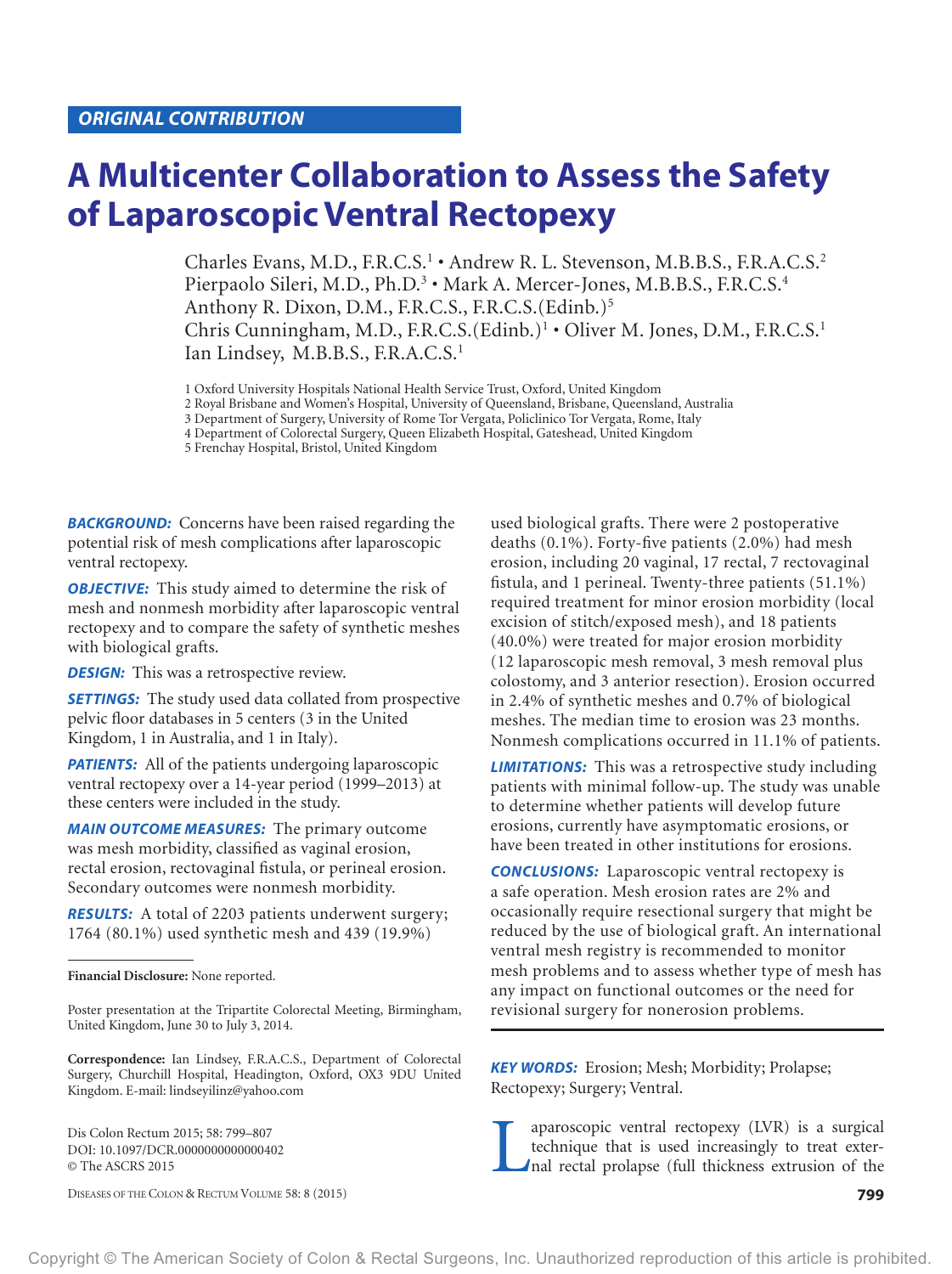rectum outside the anus) and in patients with functional bowel disorders, including obstructive defecation and fecal incontinence, who have been identified to have internal rectal prolapse (a folding of the full thickness of the rectal wall that occurs on straining to defecate that does not protrude outside the anus).<sup>1</sup> The surgery involves anterior mobilization of the rectum down to the pelvic floor, followed by fixing the rectum up to the sacral promontory using either a synthetic surgical mesh or biological graft.2 To date, evidence from colorectal centers across the world has demonstrated the technique to be both effective and safe.<sup>2–5</sup>

The use of surgical mesh in the repair of pelvic organ prolapse (POP) has, however, raised concerns. This follows an association between the placement of mesh transvaginally in gynecologic practice for both POP and stress urinary incontinence with serious complications including mesh erosion (US Food and Drug Administration public health notification, July 13, 2011).<sup>6</sup> Indeed, the use of all medical devices within the body has come under intense scrutiny. Concerns have been raised over their current assessment and the regulation of implanted devices, with a call made by the Royal College of Surgeons of England for mandatory databases for all surgical implants and associated techniques.7

The aim of this article was to assess the safety of LVR, including determining the risk of postoperative mesh and nonmesh morbidity and comparing the safety of synthetic mesh with biological grafts. The primary outcome measured was mesh morbidity; the secondary outcome was nonmesh morbidity.

## **PATIENTS AND METHODS**

An international collaboration of specialist colorectal pelvic floor centers was undertaken to enable significant case numbers to be analyzed and an adequate comparison of mesh types made. Operative and clinical data were collated from prospective pelvic floor databases used by 5 institutions (3 in the United Kingdom: Oxford Pelvic Floor Centre, North Bristol National Health Service Trust Frenchay Hospital, and Queen Elizabeth Hospital; 1 from Australia: Royal Brisbane and Women's Hospital; and 1 from Italy: University of Rome Tor Vergata). Each institution had independently created their prospective database and regime for data input. To minimize bias, all of the surgeries performed within each institution were included and collated into 1 database. The data interpreted within this study, therefore, include patients who have been reported previously by the individual centers.<sup>3-5,8-17</sup>

The indication for patients undergoing LVR was at the discretion of individual center practice. However, 4 of the 5 centers included within this study were involved in the creation of a published consensus for LVR with standardized indications for surgery,<sup>18</sup> and, as such, practice was consistent among all of the centers.

## **Surgery**

In all of the institutions, LVR was performed using the operative technique as described previously by D'Hoore et al.<sup>19</sup> In brief, after an inverted-J incision of the peritoneum on the right side of the rectum from the sacral promontory to the cul-de-sac of the rectovaginal pouch, the anterior rectum is dissected down to the pelvic floor and then fixed to the sacral promontory using either a synthetic mesh or biological graft. There is no posterior dissection, and the lateral ligaments are left intact. Biological grafts used in our study were porcine dermal collagen (Permacol; Covidien, Dublin, Ireland) or porcine small intestinal submucosa-derived collagen (Biodesign; Cook Medical, Bloomington, IN). Synthetic meshes used were polypropylene, polyester, and titanium-coated polypropylene. The choice of mesh used and postoperative care depended on individual surgeon preference. Follow-up was performed within the outpatient setting at 3 months and every 12 months thereafter (universally across the institutions), with open access should there be any issue. This routinely included rigid sigmoidoscopy/proctoscopy but only vaginal speculum examination if symptomatic. Any patients who developed symptomatic complications were assessed as soon as they presented.

## **Data Collection**

Data from each center was collated onto 1 central database. Data recorded included patient demographics (sex, age, and ASA score), degree of rectal prolapse (internal, external, or none), operation details (date of operation and mesh used), and postoperative complications. Mesh erosions were classified as vaginal erosion, rectal erosion, rectovaginal fistula (RVF), or perineal erosion. Duration of time from operation to identification of mesh morbidity was recorded, as was the definitive treatment required. Mesh morbidity was considered minor if treatment required local excision of exposed mesh or removal of sutures. Major mesh morbidity was classified as need for removal of mesh, bowel defunctioning, or resection. All other postoperative complications were recorded and assessed as nonmesh morbidity.

### **Statistical Analysis**

Statistical analysis was performed with SPSS version 17.0 (SPSS Inc, Chicago, IL). Quantitative data are expressed as median  $\pm$  SD (range). Mann-Whitney U test was used to analyze unpaired 2-group nonparametric data and Kruskal-Wallis tests when comparing more than 2 groups. To compare incidence of mesh erosion according to prolapse, mesh type, and institution, a time-to-event analysis was performed using the Kaplan-Meier method. The log-rank test was performed to compare probability curves between meshes. HRs with 95% CIs were calculated for the risk of mesh erosion development according to synthetic mesh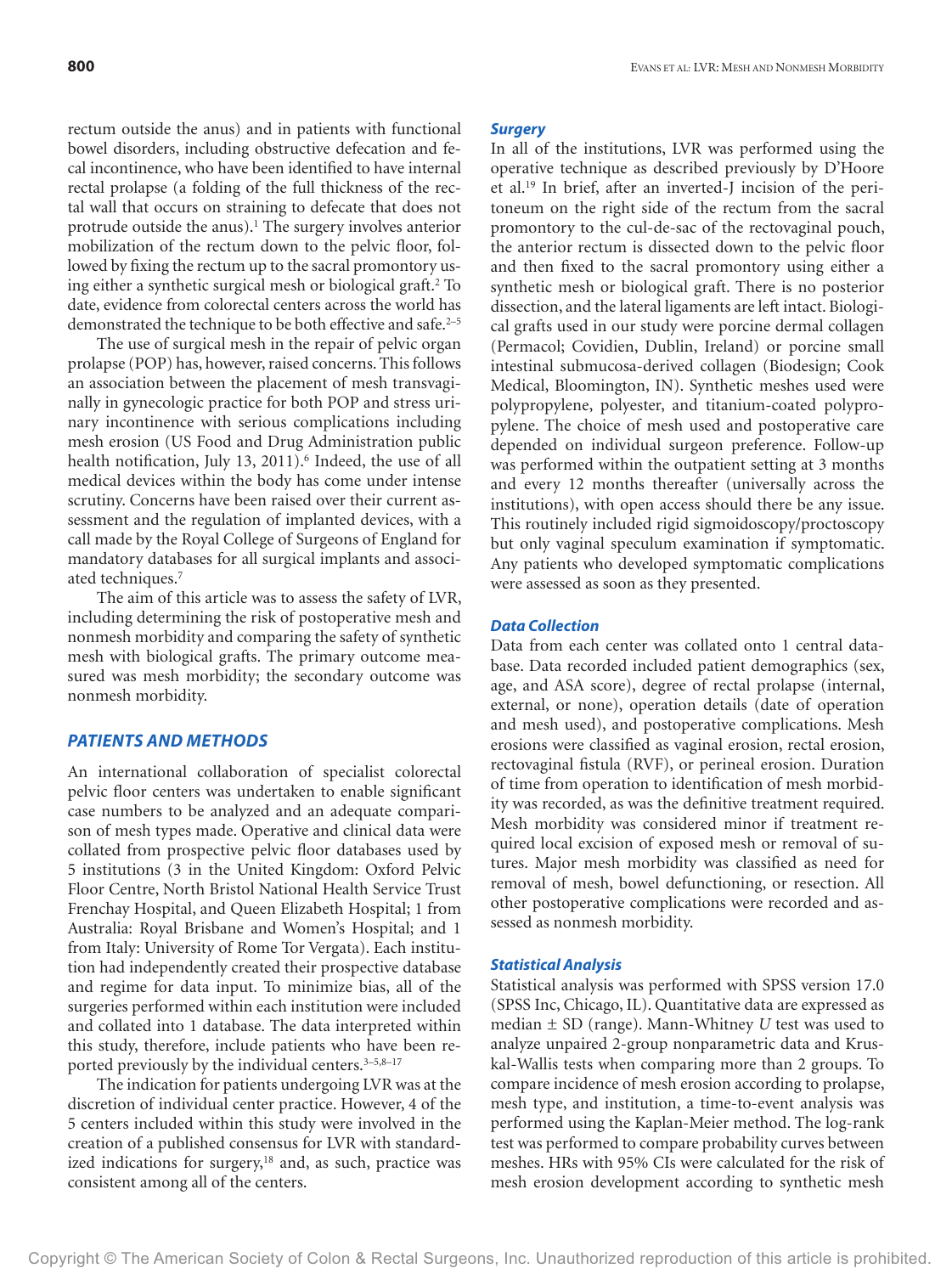type using Cox regression analysis. A *p* value of <0.05 was taken to denote a significant difference.

## **RESULTS**

Between September 1999 and March 2013, 2203 LVRs were performed in the 5 participating centers (Oxford =1179,  $Bristol = 674$ , Gateshead = 137, Brisbane = 164, and Rome  $=$  49). At point of analysis, median length of time since operation was 36 months (range, 0–162 months).

## **Patient Demographics**

A total of 2051 patients (93%) were women. The median patient age was  $59 \pm 16$  years (range, 15–82 years). Patient ASA grades were as follows: 1, 567 (42.9%); 2, 550 (41.6%); 3, 200 (15.1%); and 4, 4 (0.3%). A total of 569 patients (28.0%) underwent LVR for external rectal prolapse and 1389 (68.5%) for internal rectal prolapse, and 71 (3.5%) had no rectal prolapse (49 for rectocele, 21 for vault prolapse, and 1 for sigmoidocele).

#### **Operation Details**

A total of 1764 (80.1%) LVRs were performed using a synthetic mesh and 439 (19.9%) were performed using a biological graft. The synthetic meshes used were polypropylene (1325 patients (60.1%)), titanium-coated polypropylene (160 patients (7.2%)), and polyester (279 patients (12.7%)). The biological grafts used were porcine dermal collagen (309 patients (14.0%)) and porcine small intestinal submucosa (130 patients (5.9%); Table 1). Individual center mesh usage is demonstrated in Figure 1. In March 2013, the median length of follow-up within the registry since synthetic mesh LVR operation was 38 months (range, 0–162 months), whereas the median length of follow-up within the registry since biological graft LVR operation was 26 months (range, 0–68 months).

#### **Mesh Morbidity**

A total of 45 patients (2.0%) developed a mesh erosion, including 20 vaginal erosions (1.0%), 17 rectal erosions (0.8%), 7 RVFs (0.3%), and 1 perineal erosion (0.1%). All of the patients who developed mesh erosions were women; the median patient age was 54 years (range, 23–86 years). Patient ASA grades were as follows: 1, 30 (67%); 2, 9 (20%); 3, 6 (13%); and 4, 0 (0%). Mesh erosions were more frequently associated with surgery for internal rectal prolapse than external prolapse (39/1389 internal rectal prolapse patients (2.8%); 6/569 external rectal prolapse patients  $(1.1\%)$ ;  $p = 0.02$ ). No other patient demographics correlated with a risk of developing mesh erosion. Median time from operation to identification of mesh erosion was  $23.0 \pm 18.5$  months (range, 2.0–78.0 months; Fig. 2). Seven patients (15.6%) presented early with erosions within 6 months of surgery (3 vaginal, 2 rectal, 1 RVF, and 1 peri**TABLE 1.** Mesh types used and mesh erosions rates after laparoscopic ventral rectopexy

| Mesh frequency (%)                  |                                               | Mesh erosions<br>frequency, n |
|-------------------------------------|-----------------------------------------------|-------------------------------|
| Synthetic, $N = 1764$<br>$(80.1\%)$ | Polypropylene, $n = 1325$<br>$(60.1\%)$       | 23                            |
|                                     | Polyester, $n = 279$ (12.7%)                  | 18                            |
|                                     | Titanium-coated                               | 1                             |
|                                     | polypropylene, $n = 160$<br>$(7.2\%)$         |                               |
|                                     |                                               | Total = $42$                  |
| Biological, $N = 439$<br>$(19.9\%)$ | Porcine dermal collagen,<br>$n = 309(14.0\%)$ | 3                             |
|                                     | Porcine intestine                             | O                             |
|                                     | submucosa, $n = 30$ (5.9%)                    |                               |
|                                     |                                               | Total $=$ 3                   |

neal). Three of these patients (1 vaginal and 2 rectal) had a stitch sinus with no evidence of mesh exposure. A total of 34 erosions (75.6%) had developed within 36 months of follow-up. Two patients presented with erosions 60 months after surgery (441 patients within the study had had follow-up for ≥60 months).

## **Mesh Type**

Of the 45 mesh erosions, 42 (93%) involved a synthetic mesh (23 polypropylene, 18 polyester, and 1 titanium-coated polypropylene). This equates to 2.4% (42/1764) of all patients with a synthetic mesh having been identified as having a mesh erosion at time of analysis. Calculating the survival probability using the Kaplan-Meier method identified synthetic erosion rates at 1 year of 0.4%, at 2 years of 1.1%, and at 5 years of 2.3%. There were 3 patients with erosion after use of the biological graft (0.7% (3/439) of all biological cases at time of analysis). Biological erosion rates at 1 year were 0.5%, at 2 years 0.7%, and at 5 years 0.7%. All 3 of the biological erosions involved porcine dermal collagen graft. However, this includes 2 stitch sinuses (1 rectal and 1 vaginal) in which there was exposure of nonabsorbable Ethibond sutures with no evidence of direct mesh exposure. The third biological erosion was a perineal erosion. Synthetic mesh was not significantly associated with an increased incidence of erosion compared with biological graft (Fig. 3A).

When assessing synthetic meshes independently, polyester was associated with an increased risk of erosion  $(p = 0.00006;$  Fig. 3B). The HRs for risk of mesh erosion using polyester compared with polypropylene and titanium-coated polypropylene were 4.09 (95% CI, 2.16–7.73) and 2.96 (95% CI, 0.38–23.28). Polyester mesh was only used in 1 institution (Bristol), and when comparing mesh erosion rates between centers, Bristol was associated with higher erosion rates ( $p = 0.016$ ). However, when patients with polyester mesh were excluded, there were no significant differences in institution erosion rates. Median time to mesh erosion identification was  $27.0 \pm 18.1$  months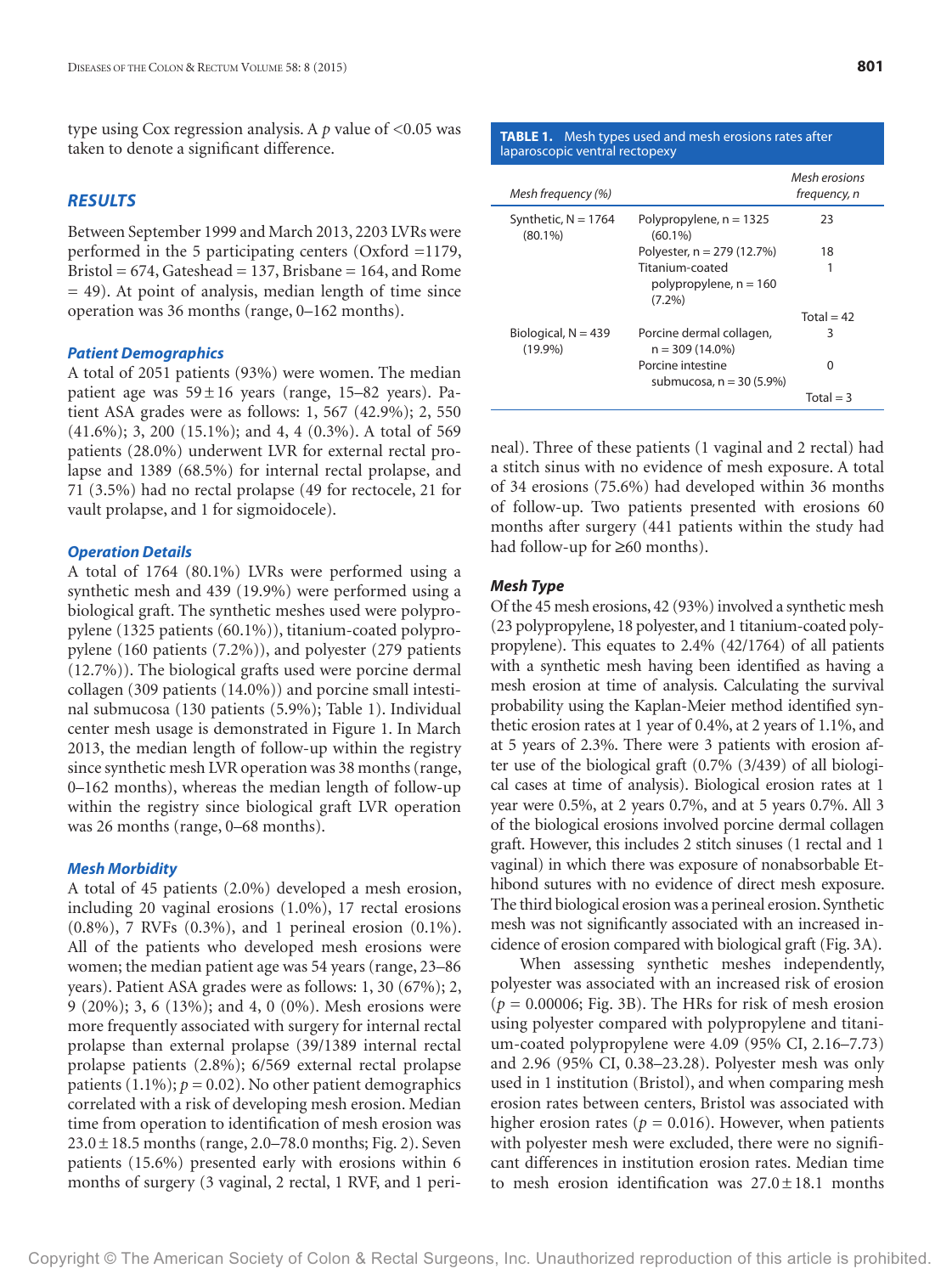

**FIGURE 1.** Mesh type used for laparoscopic ventral rectopexy in each individual center.

(range, 2.0–78.0 months) for synthetic mesh and  $2.5 \pm 6.1$ months (range, 2.0–14.0 months) for biological graft.

#### **Treatment of Mesh Erosion**

Figure 4 summarizes the definitive management delivered in treating patients with mesh erosions. A total of 23 patients (51.1%) have undergone treatment for minor erosion morbidity (local excision of stitch/exposed mesh) without further intervention required. Twelve patients had local excision of stitch/mesh from the vagina, 9 from the rectum, and 1 from the perineum. Rectal mesh excision was performed under direct vision or using transanal endoscopic microsurgery (3 patients). The median length of follow-up within the registry after local excision is 15.5±25.8 months (range, 1.0–101.0 months).

Eighteen patients (40%) required treatment for major erosion morbidity (12 laparoscopic mesh removal, 3 mesh removal plus colostomy, and 3 laparoscopic ultralow anterior resection). All of the ultralow anterior resections required a temporary defunctioning loop ileostomy. One patient with a vaginal erosion and 1 with a rectal erosion had initially been treated with local excision of mesh but went on to have laparoscopic removal of mesh within a year. Median length of follow-up within the registry after major erosion morbidity is  $18.0 \pm 14.3$  months (range, 1.0– 48.0 months). None of these patients have had any further

surgical intervention. Four patients have undergone examination under anesthesia without further intervention.

#### **Nonmesh Morbidity**

Thirty-day mortality after LVR was 0.1%. Two patients died from sepsis after a perforated viscus postsurgery (1 involving perforated diverticular disease postsurgery and the other because of a small-bowel enterotomy). A total of 11.1% of patients had a nonmesh complication postsurgery; 5.6% had a surgical complication, and 5.4% had a medical complication (Table 2). A significant proportion of complications arose from port site complications (1.4% had port site hernia incidence, 1.3% had port site infection/hematoma). Urinary retention postsurgery was 1.9%, and the risk of urinary tract infection was 1.0%. Postoperative pain was the most common complication (2.8%). It was most frequently localized to port sites but was also seen intra-abdominally, in the perineum/perianally, in the pelvis, or in the sacrum (Table 3). The majority (40/55 (73%)) were successfully treated with analgesics. However, 6 underwent examination under anesthesia and diagnostic laparoscopy requiring division of adhesions in 2 patients and division of a port suture in another. Four patients received pudendal nerve blocks for perineal pain, and 4 required treatment for anal fissures. Sacral osteomyelitis was confirmed in 1 patient, as was lumbar discitis in another.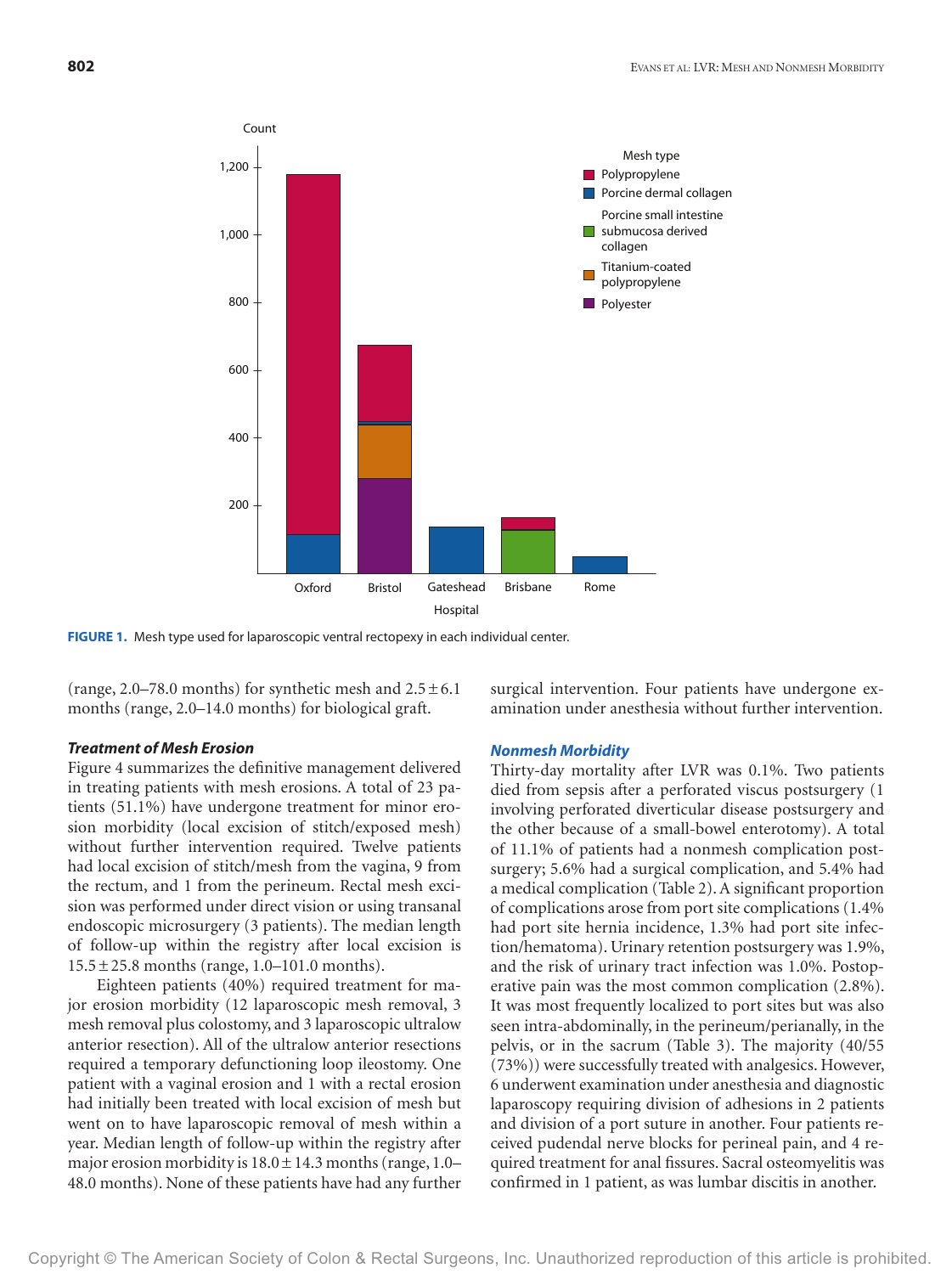

**FIGURE 2.** Length of time from laparoscopic ventral rectopexy operation until diagnosis of mesh erosion (months).

## **DISCUSSION**

LVR has become an accepted treatment option for both external and internal rectal prolapse.<sup>18</sup> It has also been applied to rectocele, enterocele, and vaginal vault prolapse.<sup>20</sup> Through an international collaboration of 5 specialist pelvic floor centers, this study has been able to demonstrate that LVR is a safe operation. The risk of developing mesh erosion is 2.0%, nonmesh complication rate is 11.0%, and 30-day mortality rate is 0.1%.

This study has follow-up data from more than 2200 patients performed over a 14-year period. This was necessary to gain an accurate picture of complication rates in light of the fact that the occurrence of events after LVR is uncommon.21 It must be noted that this study is reliant on the accurate recording of data within each institution. There is, therefore, a risk of variability in the accuracy of outcome recording, plus some complications may be lost to follow-up because of treatment at other centers. However, in an attempt to minimize bias and give as broad a picture as possible, all of the patients from each institution were included within this study even if this meant that follow-up for certain patients was short.

The use of mesh in the treatment of POP has raised serious concerns regarding the safety and effectiveness

when placed transvaginally.<sup>6</sup> However, the mesh fixation in LVR is more analogous to that seen in sacrocolpopexy (paravaginal mesh fixation). The 2% mesh erosion rates seen in this study are equivalent to outcomes identified in a systematic review of sacrocolpopexy (erosion rates of  $0\%$ –12%),<sup>22</sup> supporting the consensus that they are comparable techniques in terms of mesh safety and should not be considered in the same category of risk as transvaginal mesh.

Mesh erosion in female pelvic floor reconstruction has been linked with synthetic materials and, in particular, has been related to the pore size of the material used. Type I meshes with a pore size  $>75 \mu m$  have been associated with reduced risk as opposed to those with smaller pores (types II–IV; type II mesh is defined as mesh pore size <10  $\mu$ m, type III <10  $\mu$ m macroporous with microporous components, and type IV  $<$ 1  $\mu$ m).<sup>23</sup> Patient factors including poorly controlled diabetes mellitus, tobacco use, previous pelvic irradiation, vaginal estrogen status, and previous surgery were also linked with increased erosion risk.<sup>23</sup> To date, the evidence regarding the risk of mesh erosion after LVR has been limited. A systematic review of 13 observational studies including 866 patients identified an erosion rate of <1.0%, with no difference identified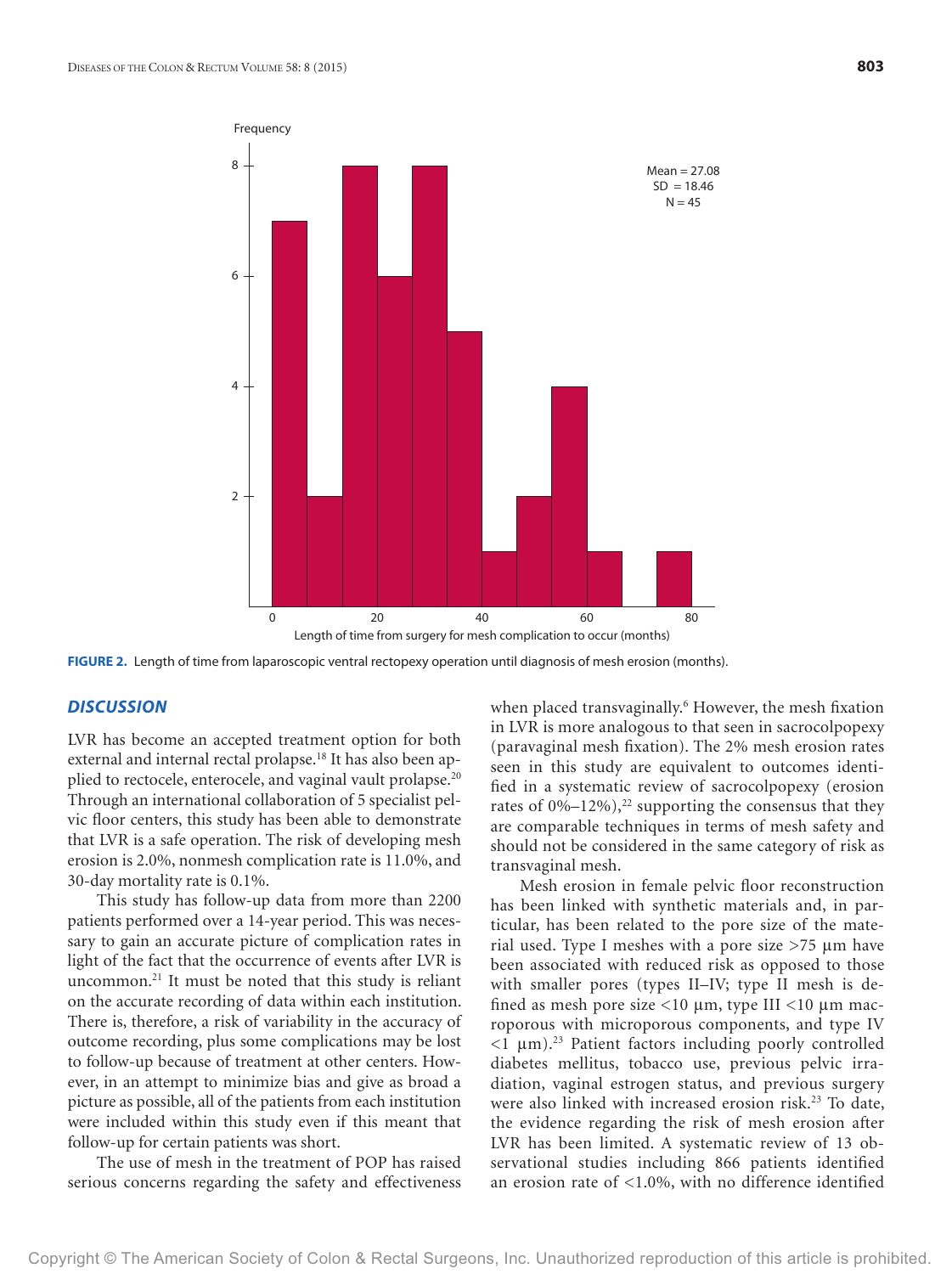

**FIGURE 3.** A, Comparison of the incidence of mesh erosion after laparoscopic ventral rectopexy (LVR) between synthetic and biological mesh. B, Comparison of the incidence of mesh erosion after LVR between diferent synthetic meshes.

Copyright © The American Society of Colon & Rectal Surgeons, Inc. Unauthorized reproduction of this article is prohibited.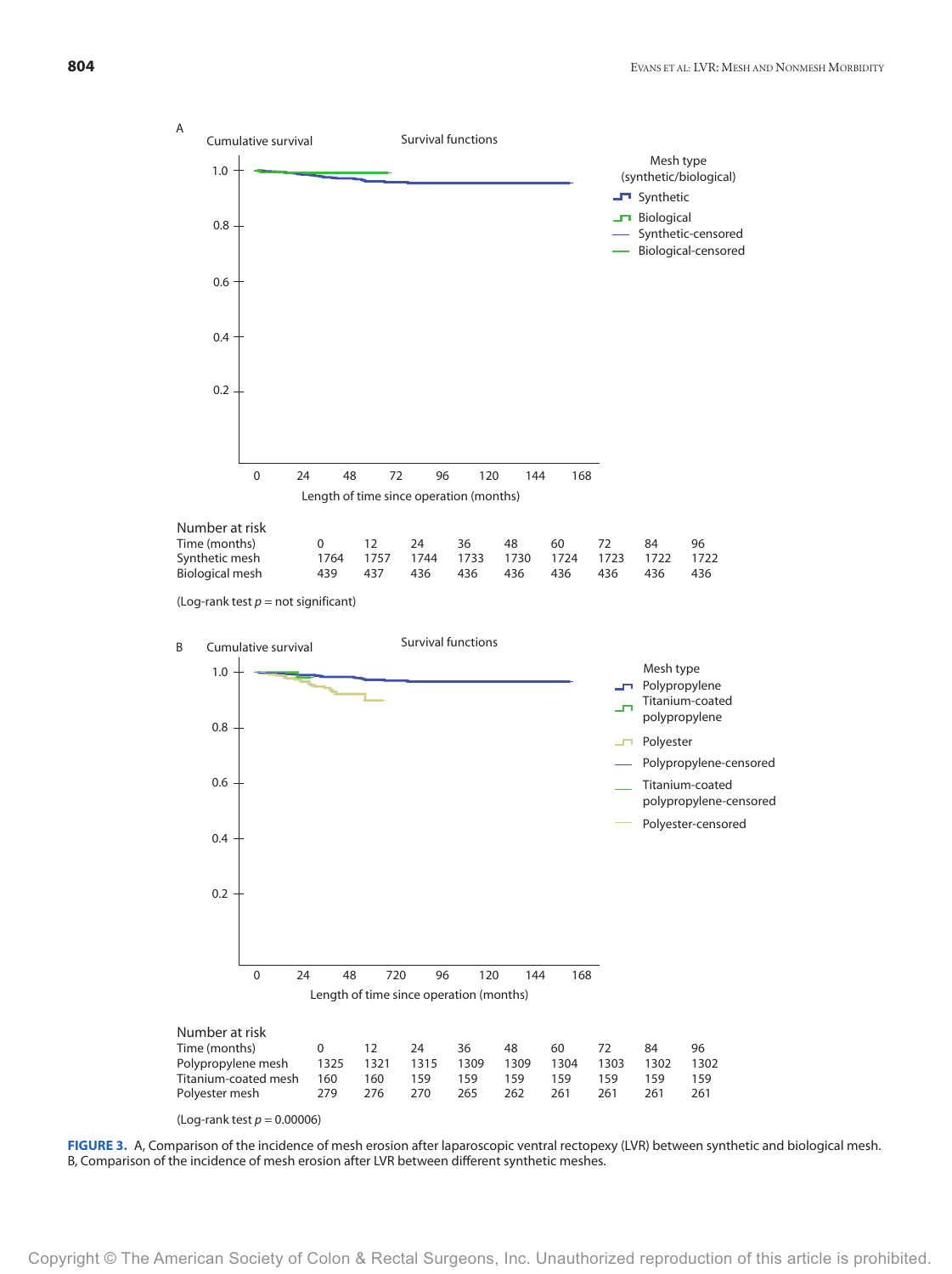

FIGURE 4. Summary of the management of patients experiencing mesh erosion. RVF = rectovaginal fistula; EUA = examination under anesthesia.

between synthetic and biological mesh  $(0.7\% \text{ vs } 0\%).^{21}$ The choice of mesh used in LVR has been dependent on a balance of many factors, including cost, operative failure/recurrence, requirement for revisional surgery, and risk of prosthetic-related complication. Without conclusive evidence to date regarding the optimal mesh

| <b>TABLE 2.</b> Nonmesh postoperative complications after<br>laparoscopic ventral rectopexy |                  |  |
|---------------------------------------------------------------------------------------------|------------------|--|
| Complication                                                                                | Frequency, n (%) |  |
| Surgical complication                                                                       |                  |  |
| Port site hernia                                                                            | 27 (1.4)         |  |
| Port site infection/hematoma                                                                | 26(1.3)          |  |
| Pelvic hematoma                                                                             | 10(0.5)          |  |
| Urinary retention                                                                           | 37 (1.9)         |  |
| Perforated viscus                                                                           | 8(0.4)           |  |
| Small-bowel obstruction/ileus                                                               | 6(0.3)           |  |
| Subcutaneous emphysema                                                                      | 3(0.2)           |  |
| Vaginal bleed/discharge                                                                     | 3(0.2)           |  |
| Musculoskeletal                                                                             | 2(0.1)           |  |
| Intersphincteric abscess                                                                    | 1(0.1)           |  |
| <b>Medical complication</b>                                                                 |                  |  |
| Urinary infection                                                                           | 19(1.0)          |  |
| Respiratory infection                                                                       | 6(0.3)           |  |
| Cardiovascular                                                                              | 12(0.6)          |  |
| Venous thrombotic event                                                                     | 2(0.1)           |  |
| Neurological                                                                                | 4(0.2)           |  |
| Pain                                                                                        | 55(2.8)          |  |
| Pyrexia of unknown origin                                                                   | 5(0.2)           |  |
| Diarrhea                                                                                    | 6(0.3)           |  |
| Constipation                                                                                | 7(0.4)           |  |
| Duodenal ulcer                                                                              | 2(0.1)           |  |

for LVR, mesh choice has been left to individual surgeon preference. Different institutions within this study have used different meshes, and the authors accept that this may lead to a bias when interpreting results. However, in light of the standardization of practice within the centers and the large numbers of patients involved, we believe that this article offers significant evidence regarding LVR safety.

Minor mesh morbidity ( $n = 1$ ) Local excision of stitch/mesh (1)

This study identified that polyester mesh was associated with a significantly higher incidence of mesh erosion compared with both polypropylene and titanium-coated polypropylene. It is noted that polyester meshes were only used within 1 institution (Bristol) and, thus, the higher erosion rates associated with polyester could reflect differences in surgical practice. However, the technical aspects of the procedure were identical among all of the centers, and when patients with polyester mesh were excluded, there were no statistical differences in institutional mesh erosion rates. We hypothesize that polyester erosions are a function of the "antigenicity" of polyester, inducing a host reaction and producing a sterile abscess, which, through pressure necrosis, then discharges at the weakest point–the suture. We therefore recommend that polyester should not be used for LVR but believe that alternative synthetic meshes still are appropriate for use in patients requiring uncomplicated surgery. Although there was no statistically significant difference in mesh erosion rates when comparing synthetic and biological mesh with respective mesh erosion rates, we believe that biological implants should be considered when treating young/adolescents, women of reproductive age, di-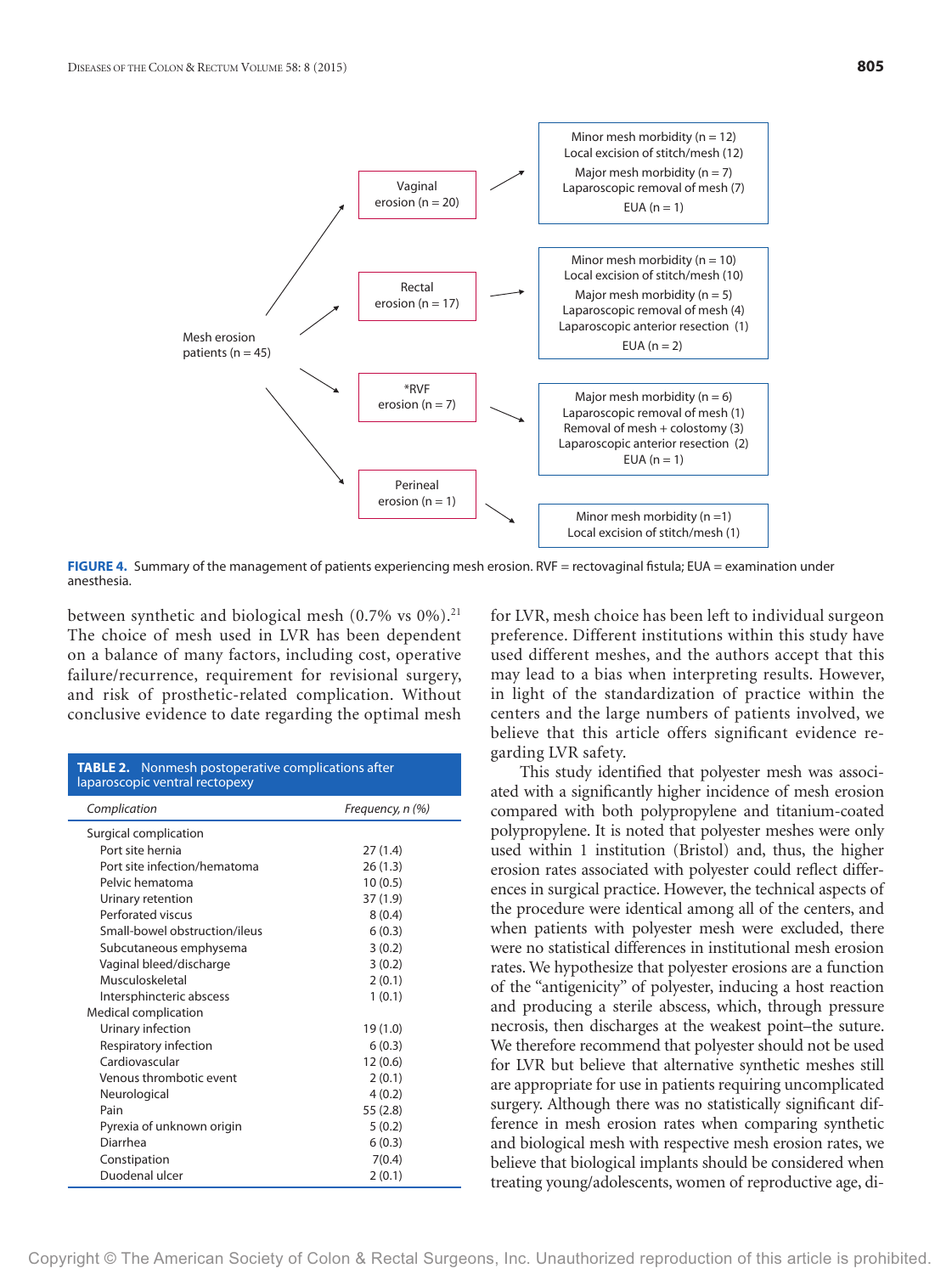| Postoperative pain after laparoscopic ventral rectopexy<br>TABLE 3. |                  |  |
|---------------------------------------------------------------------|------------------|--|
| Site of postoperative pain                                          | Frequency, n (%) |  |
| Port site                                                           | 14(0.7)          |  |
| Intra-abdominal                                                     | 11(0.6)          |  |
| Perineum/perianally                                                 | 10(0.5)          |  |
| Pelvic                                                              | 7(0.4)           |  |
| Sacral                                                              | 7(0.4)           |  |
| Back                                                                | 3(0.2)           |  |
| Thigh                                                               | 2(0.1)           |  |
| Neck                                                                | 1(0.1)           |  |

abetics, smokers, patients with a history of previous pelvic radiation and IBD, or if there is an intraoperative breach of the rectum or vagina.18 This article has not examined the question of whether synthetic meshes are more durable than biological grafts in terms of clinical outcomes.

When considering the 3 biological graft erosions identified in these data, it is significant that 2 of the patients involved a stitch sinus with the presence of nonabsorbable suture (Ethibond) within the rectum or vagina. We therefore suggest the use of an absorbable suture to secure the mesh to the rectum to avoid this problem. Indeed, we hypothesize that the etiology of a significant proportion of erosions is the result of exposure of nonabsorbable sutures to the rectal or vaginal lumen acting as a nidus for infection and the progressive exposure of mesh. It is accepted that ideally a randomized prospective study would be required to provide clarification of the risk of erosion according to mesh type. However, the incidence of erosion is so low that we believe that collaboration and creation of a prospective mesh registry would be a more pragmatic approach. The National Pelvic Floor Society of Great Britain and Ireland is in the process of setting up a Web-based database that will address these issues, creating an online registry for all meshes placed at LVR that will be available free of charge to international collaborators.

This is a retrospective, observational study with a median follow-up time of 36 months. It is not possible to determine whether any patients will develop erosions in the future or already have erosions but are currently asymptomatic. However, the majority of patients (75.6%) had mesh erosions diagnosed within 36 months of surgery, and only 2 patients (4.4%) were newly identified to have erosions 60 months after surgery. This suggests that, if mesh erosion is going to occur, it is likely to be symptomatic within 3 years of the operation and that the risk of erosion reduces if asymptomatic beyond this point.

A proportion of erosion patients (11.1%) presented with erosions within a short space of time after surgery. It is likely that surgical technical error, such as unrecognized rectal or vaginal injury or too-deep placement of fixation sutures, was responsible for such erosions. Indeed, 3 patients required removal of stitch sinuses only without any mesh exposed. LVR is a technically demanding procedure, and we recommend that it be performed only by trained colorectal surgeons with significant laparoscopic experience and an interest in pelvic floor surgery.18

Treating mesh complications after LVR can be challenging, and is optimally managed in a tertiary referral center.24 A significant proportion of erosions can be treated with local excision of mesh or suture, as was performed in 51.1% of patients in this study. However, a number of patients will have major mesh morbidity requiring greater surgical intervention, particularly if there is an RVF. The majority can be successfully treated with laparoscopic mesh removal, but some will require a diverting stoma or even resectional surgery, which is technically demanding.25

The review of nonmesh morbidity demonstrated that the procedure is safe and can be performed on both elderly and young patients with minimal complication, which is consistent with previously published work.<sup>3</sup> It is of note that the incidence of port site hernia was  $>1\%$  and led to significant complications in certain patients. It has been recognized previously that patients with prolapse are at higher risk of hernia development, possibly because of collagen weaknesses, $26$  and we advocate that 10-mm ports be avoided where possible when performing LVR.<sup>18</sup>

LVR is generally a well-tolerated procedure with minimal postoperative pain. However, a proportion (2.8%) of patients did experience significant pain. The majority of these can be treated with simple analgesics, but if symptoms persist or are not controlled, the etiology of the pain must be determined, because it may ultimately require some form of surgical intervention, and septic complications, including pyogenic spondylodiscitis, must be excluded.26

## **CONCLUSION**

The data from more than 2200 patients undergoing LVR in this study demonstrate that it is a safe operation with a risk of mesh erosion of 2%. However, this is only an observation at 1 point in time, and we believe that regular follow-up and analysis are required for definitive risk assessment and conclusions to be made. We propose that an international mesh registry is the best way to regulate and assess outcomes after LVR, thereby ensuring patient safety and guiding best practice. It is the responsibility of colorectal surgeons with a specialist interest in pelvic floor disorders to work together and drive this objective forward. Transparency in techniques performed, prosthetics used, and clinical outcomes will result in the optimum safety and care for patients.

## **REFERENCES**

- 1. Harmston C, Jones O. The evolution of laparoscopic surgery for rectal prolapse. *Int J Surg*. 2011;9:370–373.
- 2. D'Hoore A, Cadoni R, Penninckx F. Long-term outcome of laparoscopic ventral rectopexy for total rectal prolapse. *Br J Surg*. 2004;91:1500–1505.